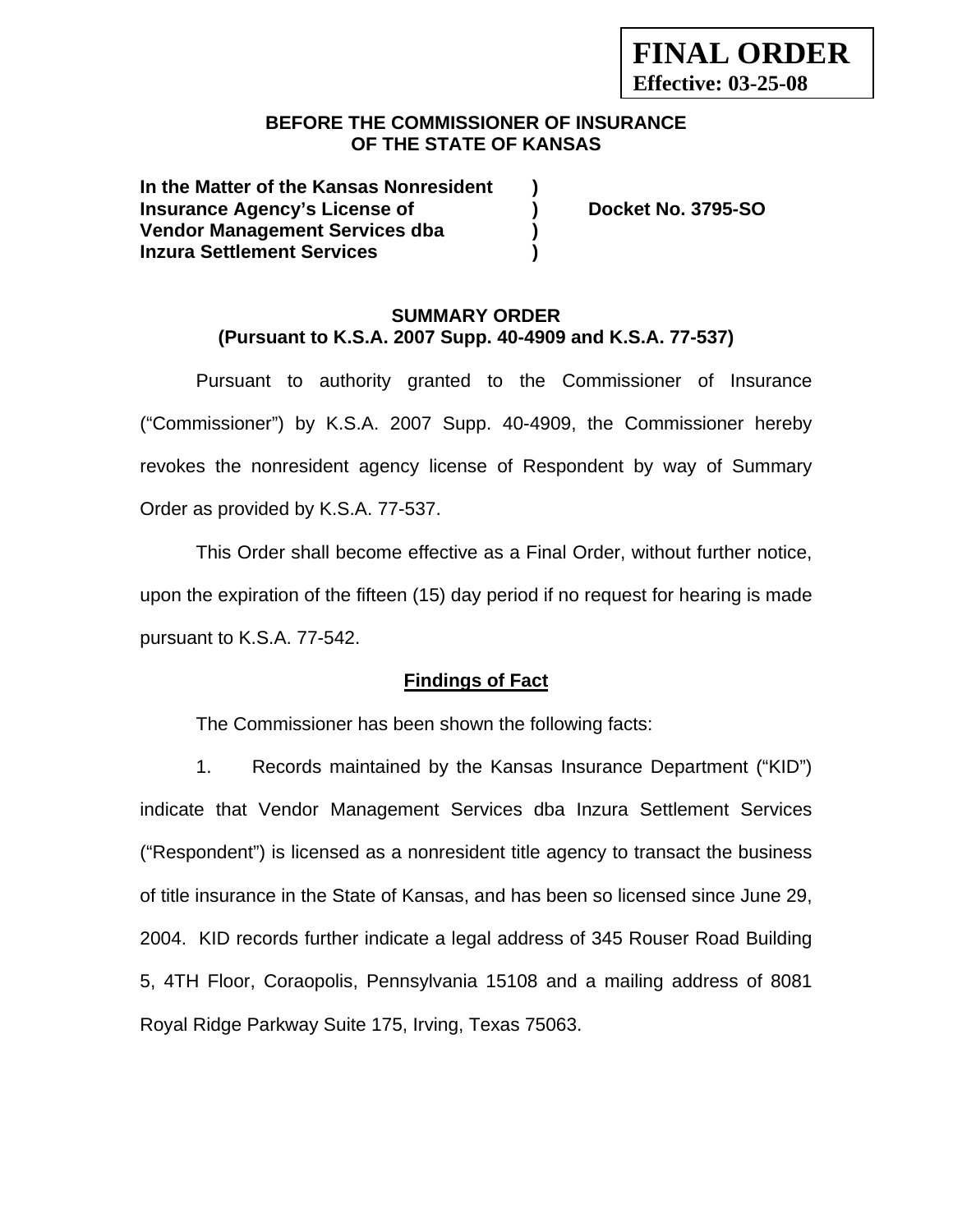2. The Commissioner of Insurance ("the Commissioner") has jurisdiction over the subject matter of this proceeding, and this proceeding is held in the public interest.

3. On or about June 29, 2004, KID sent Respondent a copy of Kansas Statutes Annotated ("K.S.A.") 40-1137 and other filing requirements. Respondent complied with the requirements

4. In or about February 2008, KID requested from Respondent a report showing the number of closed title orders written and the percentage of the closed title orders that were from a controlled source for each year that Respondent conducted business in Kansas.

5. On February 11, 2008, Respondent reported 100 percent controlled business for 2006 and 2007.

#### **Applicable Law**

6. Kansas Statutes Annotated ("K.S.A.") K.S.A. 2007 Supp. 40- 2404(14) states, in relevant part:

> (e) As used in paragraphs (e) through (i)(7) of this subpart, unless the context otherwise requires:

> (f) No title insurer or title agent may accept any order for, issue a title insurance policy to, or provide services to, an applicant if it knows or has reason to believe that the applicant was referred to it by any producer of title business or by any associate of such producer, where the producer, the associate, or both, have a financial interest in the title insurer or title agent to which business is referred unless the producer has disclosed to the buyer, seller and lender the financial interest of the producer of title business or associate referring the title insurance business.

> (g) No title insurer or title agent may accept an order for title insurance business, issue a title insurance policy, or receive or retain any premium, or charge in connection with any transaction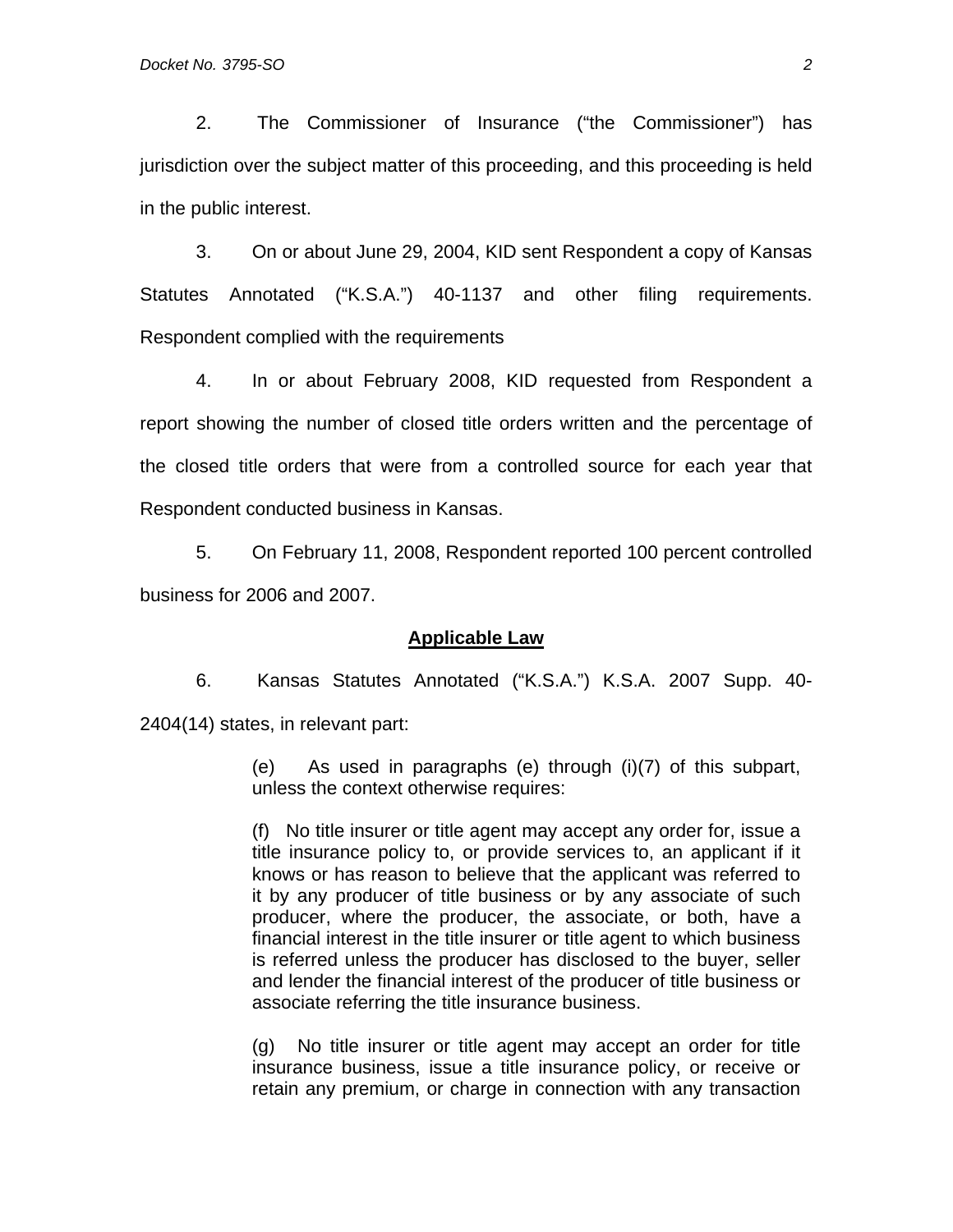if: (i) The title insurer or title agent knows or has reason to believe that the transaction will constitute controlled business for that title insurer or title agent, and (ii) 70% or more of the closed title orders of that title insurer or title agent during the 12 full calendar months immediately preceding the month in which the transaction takes place is derived from controlled business. The prohibitions contained in this subparagraph shall not apply to transactions involving real estate located in a county that has a population, as shown by the last preceding decennial census, of 10,000 or less.

- 7. K.S.A. 2007 Supp. 40-4909 states, in relevant part:
	- (a) The commissioner may deny, suspend, revoke or refuse renewal of any license issued under this act if the commissioner finds that the applicant or license holder has:
		- (2) Violated:

 Any provision of chapter 40 of the Kansas Statutes Annotated, and amendments thereto, or any rule and regulation promulgated thereunder.

### **Conclusions of Law**

8. The Commissioner has jurisdiction over Respondent as well as the subject matter of this proceeding, and such proceeding is held in the public interest.

9. Based on the facts and circumstances set forth herein, it appears

that Vendor Management Services dba Inzura Settlement Services engaged in a

controlled business arrangement for the years 2006 and 2007.

# **IT IS THEREFORE ORDERED BY THE COMMISSIONER OF INSURANCE THAT:**

1. Vendor Management Services dba Inzura Settlement Services's

Kansas Nonresident Agency License is hereby **SUSPENDED FOR THIRTY** 

# **DAYS**.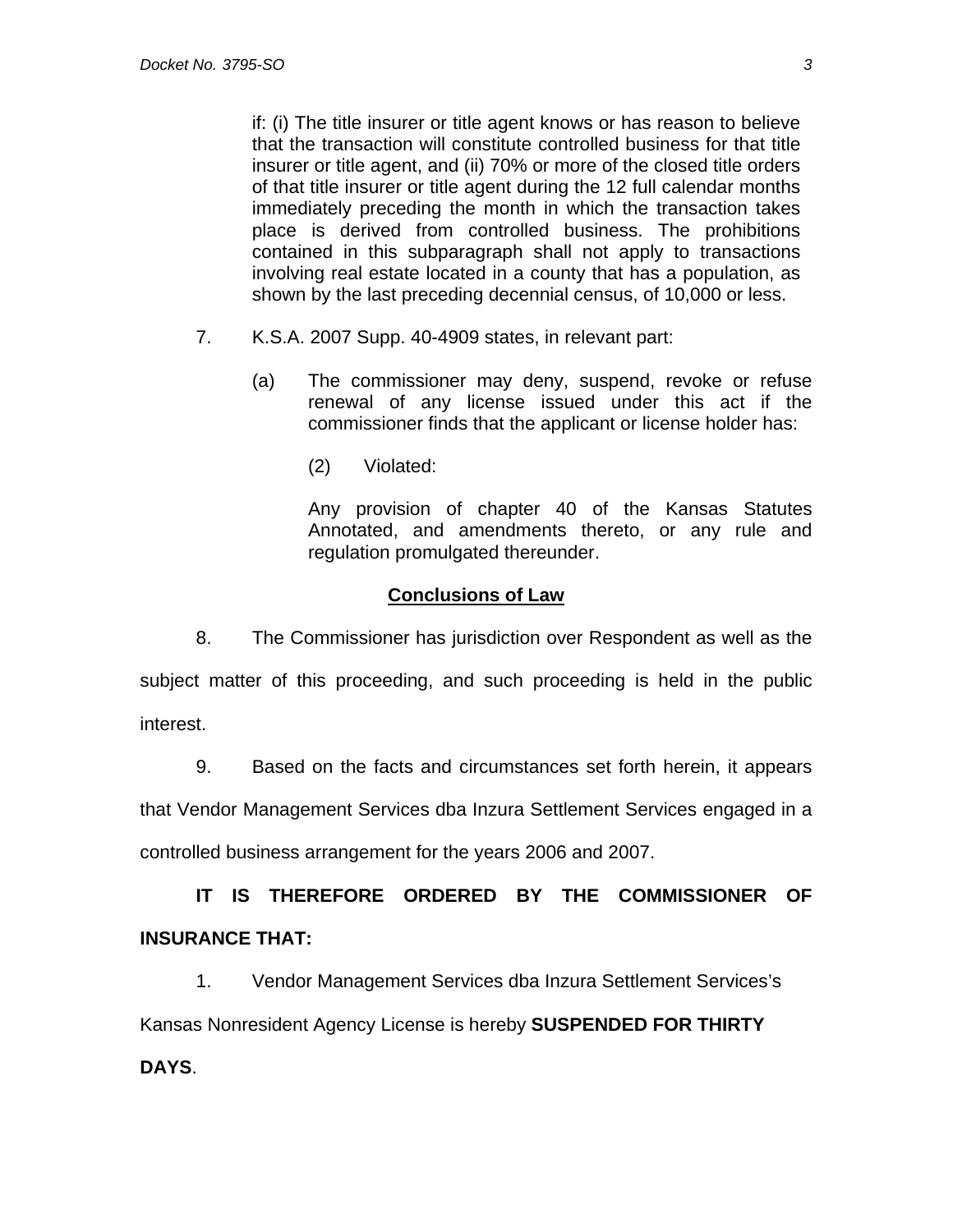It is further ordered that Vendor Management Services dba Inzura Settlement Services shall remit to the Kansas Insurance Department an administrative penalty in the sum of one thousand dollars (\$1,000) for violating K.S.A. 40- 2404(14)(g).

2. The Commissioner of Insurance retains jurisdiction over this matter to issue any and all further Orders deemed appropriate or to take such further action as necessary to dispose of this matter.

### **Notice of Right to Hearing or Appeal**

You are entitled to a hearing pursuant to K.S.A. 77-537, the Kansas Administrative Procedure Act. If you desire a hearing, you must file a written request for a hearing with:

> John W. Campbell, General Counsel Kansas Insurance Department 420 S.W. 9th Street Topeka, Kansas 66612.

This request must be filed within fifteen (15) days from the date of service of this Order. If you request a hearing, the Kansas Insurance Department will notify you of the time and place of the hearing and information on the procedures, right of representation, and other rights of parties relating to the conduct of the hearing, before commencement of same.

If a hearing is not requested in the time and manner stated above, this Order shall become effective as a Final Order upon the expiration of time for requesting a hearing, pursuant to K.S.A. 77-613. In the event that you file a petition for judicial review, pursuant to K.S.A. 77-613(e), the agency officer to be served on behalf of the Kansas Insurance Department is: